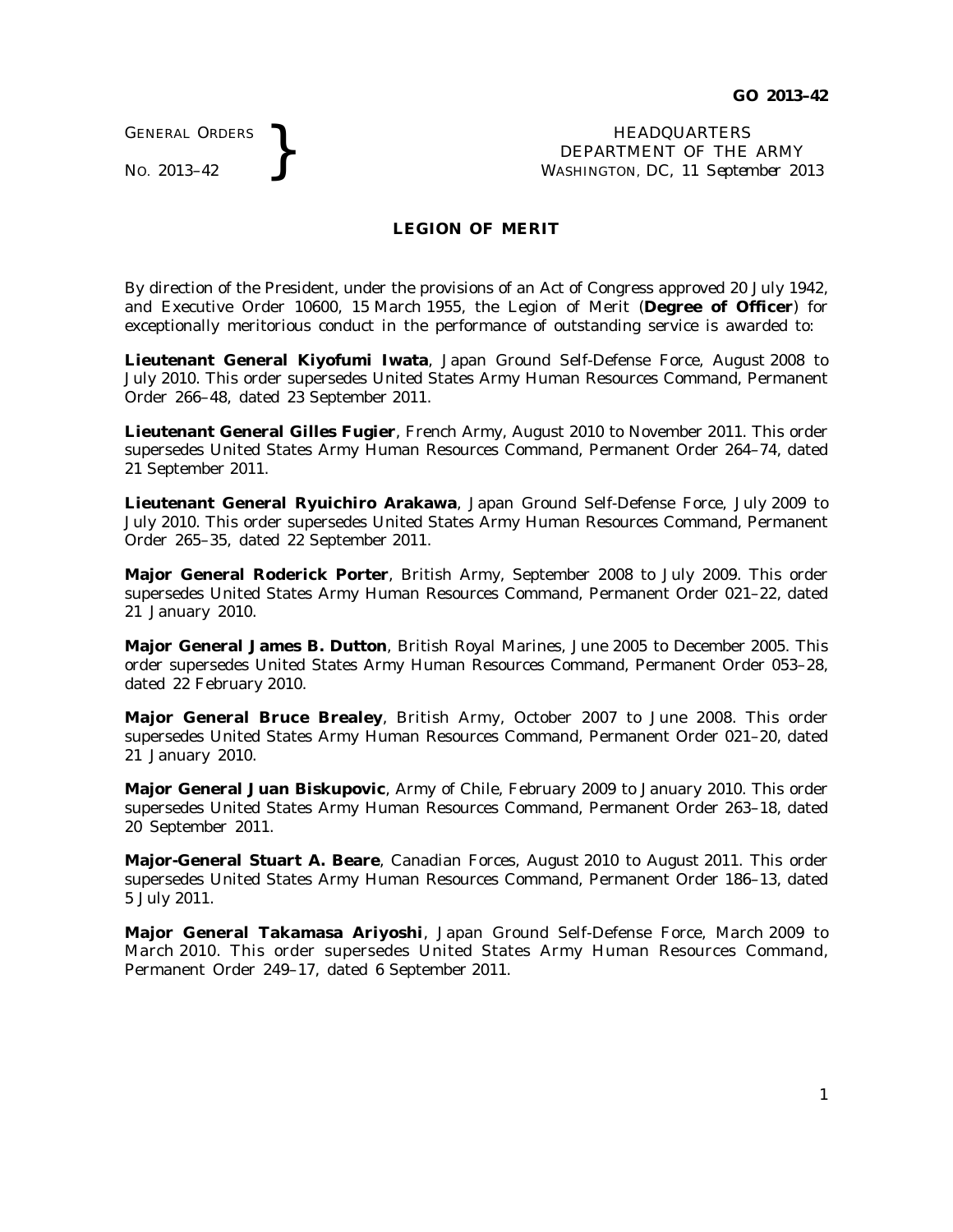**Major General Hubert A. De Vos**, Belgian Army, December 2009 to December 2010. This order supersedes United States Army Human Resources Command, Permanent Order 046–14, dated 15 February 2011.

**Major General Michael P. Crane**, Australian Army, January 2009 to January 2011. This order supersedes United States Army Human Resources Command, Permanent Order 005–17, dated 5 January 2011.

**Major General Mauro Cesar Lourena Cid**, Army of Brazil, October 2009 to March 2011. This order supersedes United States Army Human Resources Command, Permanent Order 258–17, dated 15 September 2011.

**Major General Yukihiro Matsuo**, Japan Ground Self-Defense Force, March 2009 to July 2010. This order supersedes United States Army Human Resources Command, Permanent Order 098–046, dated 8 April 2011.

**Major General Yoshikazu Watanabe**, Japan Ground Self-Defense Force, March 2008 to July 2009. This order supersedes United States Army Human Resources Command, Permanent Order 249–16, dated 6 September 2011.

**Major General Claudio Mora**, Italian Army, December 2009 to December 2010. This order supersedes United States Army Human Resources Command, Permanent Order 287–17, dated 14 October 2010.

**Brigadier General Joseph Njeim**, Army of Lebanon, June 2009 to March 2011. This order supersedes United States Army Human Resources Command, Permanent Order 243–18, dated 31 August 2011.

**Brigadier-General David G. Neasmith**, Canadian Army, March 2010 to March 2011. This order supersedes United States Army Human Resources Command, Permanent Order 089–47, dated 30 March 2011.

**Brigadier-General Eric G. Tremblay**, Canadian Army, October 2008 to June 2011. This order supersedes United States Army Human Resources Command, Permanent Order 167–31, dated 16 June 2011.

**General De Brigada Ricardo Toro Tassara**, Chilean Army, January 2010 to March 2010. This order supersedes United States Army Human Resources Command, Permanent Order 321–12, dated 17 November 2010.

**Brigadier-General Dennis C. Tabbernor**, Canadian Army, April 2007 to April 2008. This order supersedes United States Army Human Resources Command, Permanent Order 235–19, dated 23 August 2011.

**Brigadier General Marcel Druart**, French Army, November 2009 to April 2010. This order supersedes United States Army Human Resources Command, Permanent Order 188–37, dated 7 July 2011.

**Brigadier Richard AP Cary**, British Army, July 2005 to January 2006. This order supersedes United States Army Human Resources Command, Permanent Order 046–03, dated 15 February 2011.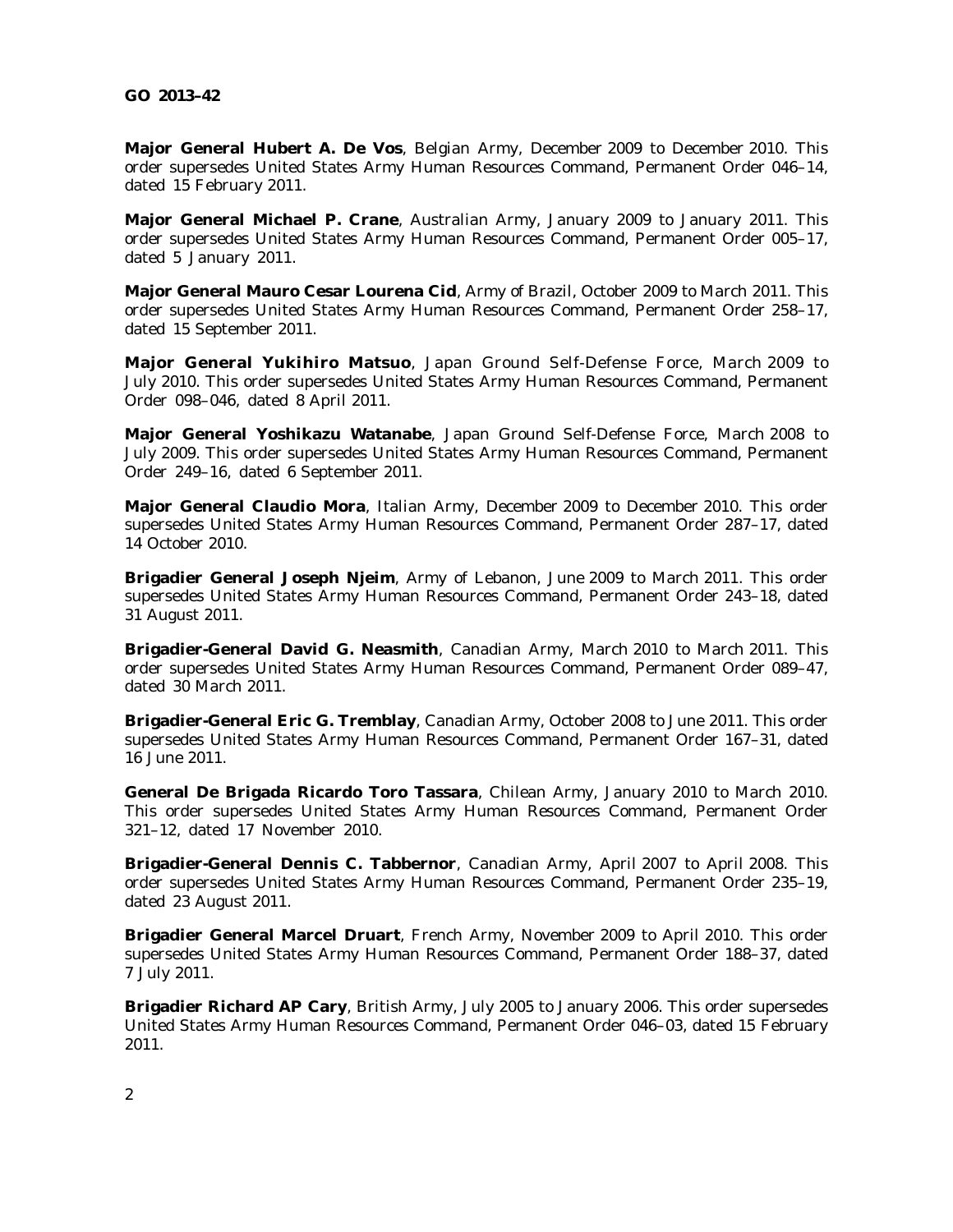**Brigadier-General Paul F. Wynnyk**, Canadian Forces, March 2009 to April 2010. This order supersedes United States Army Human Resources Command, Permanent Order 173–11, dated 22 June 2010.

**Brigadier-General Alan J. Howard**, Canadian Army, April 2008 to April 2009. This order supersedes United States Army Human Resources Command, Permanent Order 148-09, 28 May 2010.

**Brigadier General Juan Arturo Cordero Gomez**, Army of Mexico, January 2008 to October 2009. This order supersedes United States Army Human Resources Command, Permanent Order 116–27, dated 26 April 2010.

**Senior Colonel Truong Dien Bien**, Army of Vietnam, February 2008 to March 2011. This order supersedes United States Army Human Resources Command, Permanent Order 241–18, dated 29 August 2011.

**Colonel Jaroslav Gofjar**, Army of the Slovak Republic, September 2007 to August 2010. This order supersedes United States Army Human Resources Command, Permanent Order 362–10, dated 28 December 2010.

**Colonel Heinz Josef Feldmann**, Army of Germany, June 2005 to September 2008. This order supersedes United States Army Human Resources Command, Permanent Order 287–18, dated 14 October 2010.

**Colonel Eduardo H. Carlucci**, Army of Argentina, September 2008 to August 2010. This order supersedes United States Army Human Resources Command, Permanent Order 068–16, dated 9 March 2011.

**Colonel Elias Antonio Guevara Ordonez**, Army of Nicaragua, March 2006 to September 2008. This order supersedes United States Army Human Resources Command, Permanent Order 323–09, dated 19 November 2010.

**Colonel Fabrizio Parrulli**, Italian Army, June 2007 to July 2008. This order supersedes United States Army Human Resources Command, Permanent Order 350-12, dated 16 December 2010.

**Colonel Meelis Kiili**, Armed Forces of Estonia, May 2008 to August 2010. This order supersedes United States Army Human Resources Command, Permanent Order 362–11, dated 28 December 2010.

**Colonel Jean-Baptiste Minjoulat-Rey**, Army of France, July 2006 to July 2009. This order supersedes United States Army Human Resources Command, Permanent Order 116–26, dated 26 April 2010.

[AHRC–PDP–A]